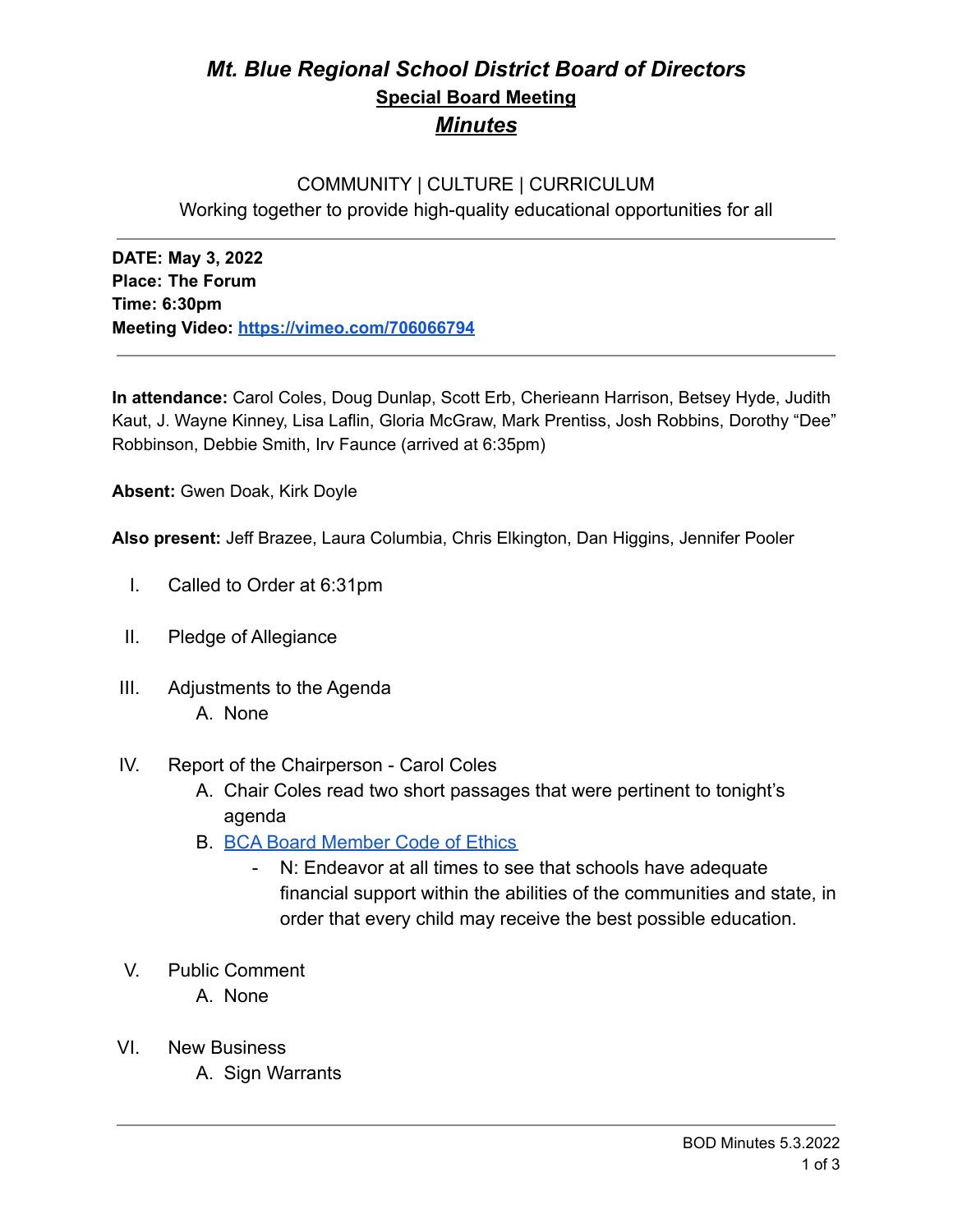| I move that the Vote entitled,<br>"Vote to Call and Approve<br>the Warrants for the Budget<br>Meeting and the Budget<br>Validation Referendum and<br>to Authorize the Notice of<br>Amounts Adopted,"<br>be approved in form<br>presented to this meeting<br>and that a copy of said Vote<br>be included with the minutes<br>of this meeting. | Yeas: Carol Coles, Doug<br>Dunlap, Scott Erb, Cherieann<br>Harrison, Betsey Hyde, Judith<br>Kaut, J. Wayne Kinney, Lisa<br>Laflin, Gloria McGraw, Mark<br>Prentiss, Josh Robbins,<br>Dorothy "Dee" Robbinson,<br>Debbie Smith<br>Nays: None<br>Abstained: None<br>Vote: 13:0:0 (769:0:0) | Motion: Cherieann Harrison<br>Seconded: Dee Robinson<br>Motion: Passed |
|----------------------------------------------------------------------------------------------------------------------------------------------------------------------------------------------------------------------------------------------------------------------------------------------------------------------------------------------|------------------------------------------------------------------------------------------------------------------------------------------------------------------------------------------------------------------------------------------------------------------------------------------|------------------------------------------------------------------------|
|----------------------------------------------------------------------------------------------------------------------------------------------------------------------------------------------------------------------------------------------------------------------------------------------------------------------------------------------|------------------------------------------------------------------------------------------------------------------------------------------------------------------------------------------------------------------------------------------------------------------------------------------|------------------------------------------------------------------------|

No discussion was heard.

| Motion to request a revote to<br>include Irv Faunce in the<br>previous motion. | Yeas: Carol Coles, Doug<br>Dunlap, Scott Erb, Cherieann<br>Harrison, Betsey Hyde, Judith<br>Kaut, J. Wayne Kinney, Lisa<br>Laflin, Gloria McGraw, Mark<br>Prentiss, Josh Robbins,<br>Dorothy "Dee" Robbinson,<br>Debbie Smith<br>Nays: None<br>Abstained: None<br>Vote: 13:0:0 (769:0:0) | Motion: Wayne Kinney<br>Seconded: Debbie Smith<br>Motion: Passed |
|--------------------------------------------------------------------------------|------------------------------------------------------------------------------------------------------------------------------------------------------------------------------------------------------------------------------------------------------------------------------------------|------------------------------------------------------------------|
|--------------------------------------------------------------------------------|------------------------------------------------------------------------------------------------------------------------------------------------------------------------------------------------------------------------------------------------------------------------------------------|------------------------------------------------------------------|

No discussion was heard.

No discussion was heard.

### VII. Adjourn

| Motion to adjourn | Yeas: Carol Coles, Doug<br>Dunlap, Scott Erb, Irv<br>Faunce, Cherieann Harrison,<br>Betsey Hyde, Judith Kaut, J.<br>Wayne Kinney, Lisa Laflin, | Motion: Cherieann Harrison<br>Second: Debbie Smith<br>Motion: Passed |
|-------------------|------------------------------------------------------------------------------------------------------------------------------------------------|----------------------------------------------------------------------|
|-------------------|------------------------------------------------------------------------------------------------------------------------------------------------|----------------------------------------------------------------------|